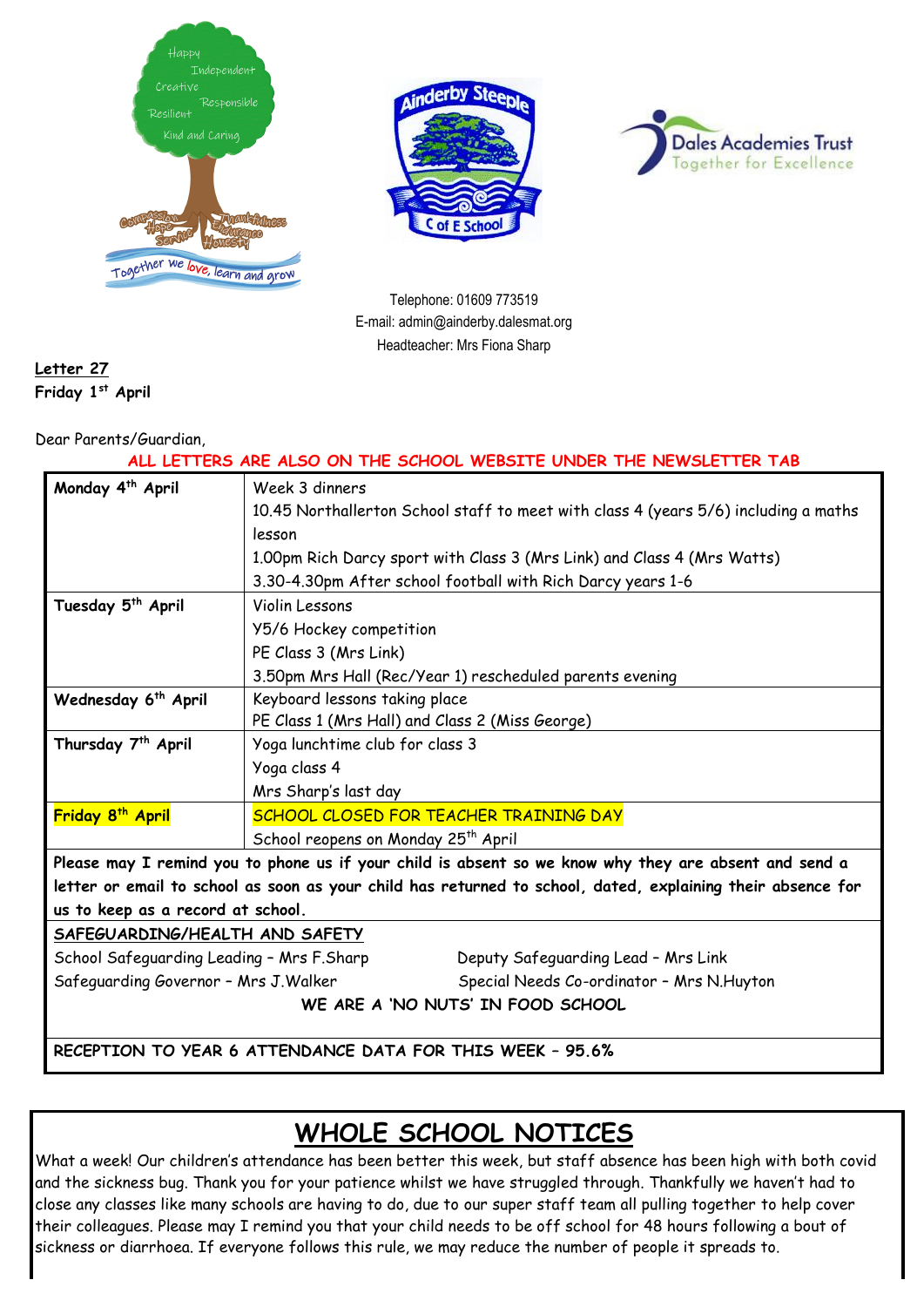Yesterday, it was lovely to welcome Mrs Peart, the new headteacher, as she met all the children and spent a day in school. She is very much looking forward to starting at Ainderby and it has been lovely working with her. I have now started my week of 'last things' as I enter the final week of my time at Ainderby. It is all now becoming very real and I am sure I will need a few tissues in my pocket next week!

As a leaving gift to school, I am replacing the lavender in the front planter. I have always loved the beautiful smell as I walk into school on a morning and seen how it attracts all the bees. It is lovely to see the children smelling it and rubbing the pollen on their fingers. Mrs Simons, weather permitting, will be planting this with children next week.

### **COVID UPDATE**

We are waiting to get updated guidance regarding isolation from our Health and Safety advisor. As soon as we receive an update, we will keep you informed of the new procedures. Therefore, until that time, the current risk assessment remains in place.

### **PARENT CONSULTATIONS**

Thank you to those parents due to see Mrs Hall who have had their appointments moved to Tuesday 5<sup>th</sup> April. We had a few parents had to cancel due to illness. Please get in contact with your child's class teacher to rearrange an appointment for after Easter. With so much covid still about and this awful sickness bug, these things are unavoidable.

### **JAMES LOFTHOUSE FOOTBALL CLUB-REMINDER**

James is running his usual football camp this Easter holiday. These do tend to get booked up quickly so book early to avoid disappointment. For further details or to book, please use the following link [https://james-lofthouse](https://james-lofthouse-football.class4kids.co.uk/camp/2)[football.class4kids.co.uk/camp/2](https://james-lofthouse-football.class4kids.co.uk/camp/2)

## **PRESCHOOL PARENTS**

### **PLEASE CHECK THROUGH THE OTHER SCHOOL NOTICES IN CASE OTHER MESSAGES APPLY TO PRESCHOOL PARENTS**

This week in Preschool we have been learning all about different transport and how to stay safe around different vehicles. We have been looking at different road signs and signals and what they tell us. We have role played getting onto a bus and even had a conductor who gave us tickets. We have been building different vehicles using 2D and 3D shapes, colouring in different cars and parking them in the right number car park. Our older preschool children have been finding the missing numbers on rockets. These sequences have not only been going forwards but to challenge ourselves even further, some have been backwards too! In phonics we have been learning about the sound 'i'. We have been using these rhymes to help us say the sound correctly and start forming it correctly when having a go at writing.



Next week we have got an 'eggciting' week learning about Easter! We will be finding out a little bit about the Easter story and also trying some hot cross buns and going on an Easter egg hunt. On Monday, we will be sending home an Easter egg colouring sheet for your child to complete at home for a FASS competition.

If you need to contact our preschool leader Sarah Kelly please email her at [preschool@ainderby.dalesmat.org](mailto:preschool@ainderby.dalesmat.org)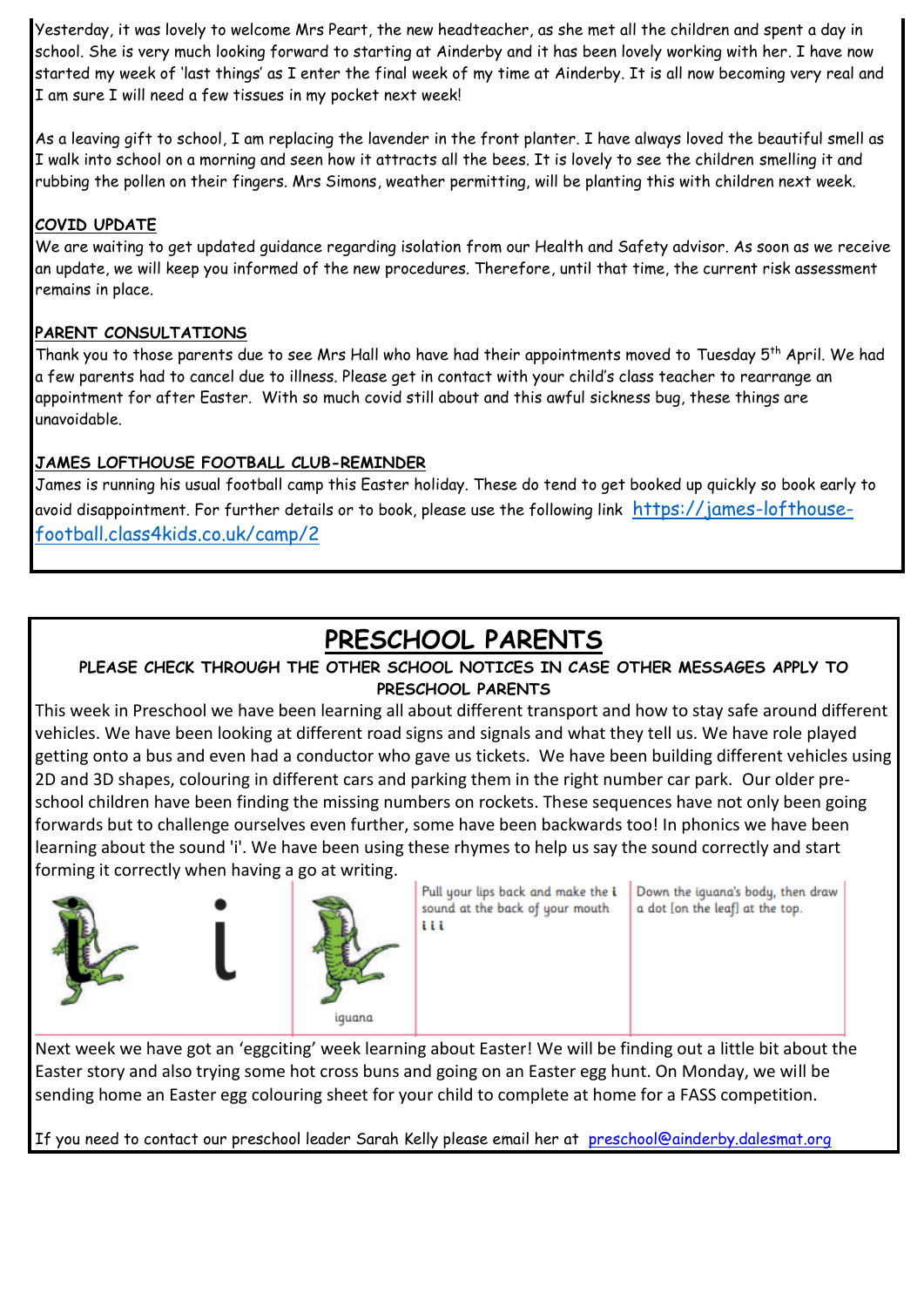## **FASS**

#### **CHOCOLATE EGG RAFFLE**

Thank you to Hugo and Humphrey, who after winning this, decided to refill it with chocolate eggs for someone else to win. If you would like to have the opportunity to win this, raffle tickets are still available to buy. Please send money to school in an envelope clearly labelled as egg raffle. £1 per raffle ticket. <mark>LAST CHANCE TO BUY TICKETS IS WEDNESDAY 6<sup>th</sup> APRIL</mark>

#### **EASTER COLOURING COMPETITION**

All our children have come home with an Easter picture tonight. If they would like to enter the colouring competition, they can colour the picture and return it with a 50p entry fee with the chance to win an Easter egg. There is one prize for each class. <mark>ENTRY CLOSES WEDNESDAY 6<sup>th</sup> APRIL SO WE CAN</mark> JUDGE IT.



### **SPORT UPDATE**

This week, some of the year 3/4 children took part in a Quicksticks Hockey competition. They had a great time even though it was an extremely cold day. All the children put in a huge effort against some very competitive teams.



# **OTHER SCHOOL ITEMS SENT HOME TONIGHT**

**Please remember to look at all the attachments with the school email to ensure you have all the information needed regarding school. All letters are placed on the school website as well as being emailed.** Level 3 teaching assistant course flier

Yours sincerely

4. Sharp

Mrs F. Sharp Headteacher

| <b>FUTURE DATES 2022</b> |                                  |  |
|--------------------------|----------------------------------|--|
| <b>DATE</b>              | <b>EVENT</b>                     |  |
| Thursday 7th April       | Break up for the Easter holidays |  |